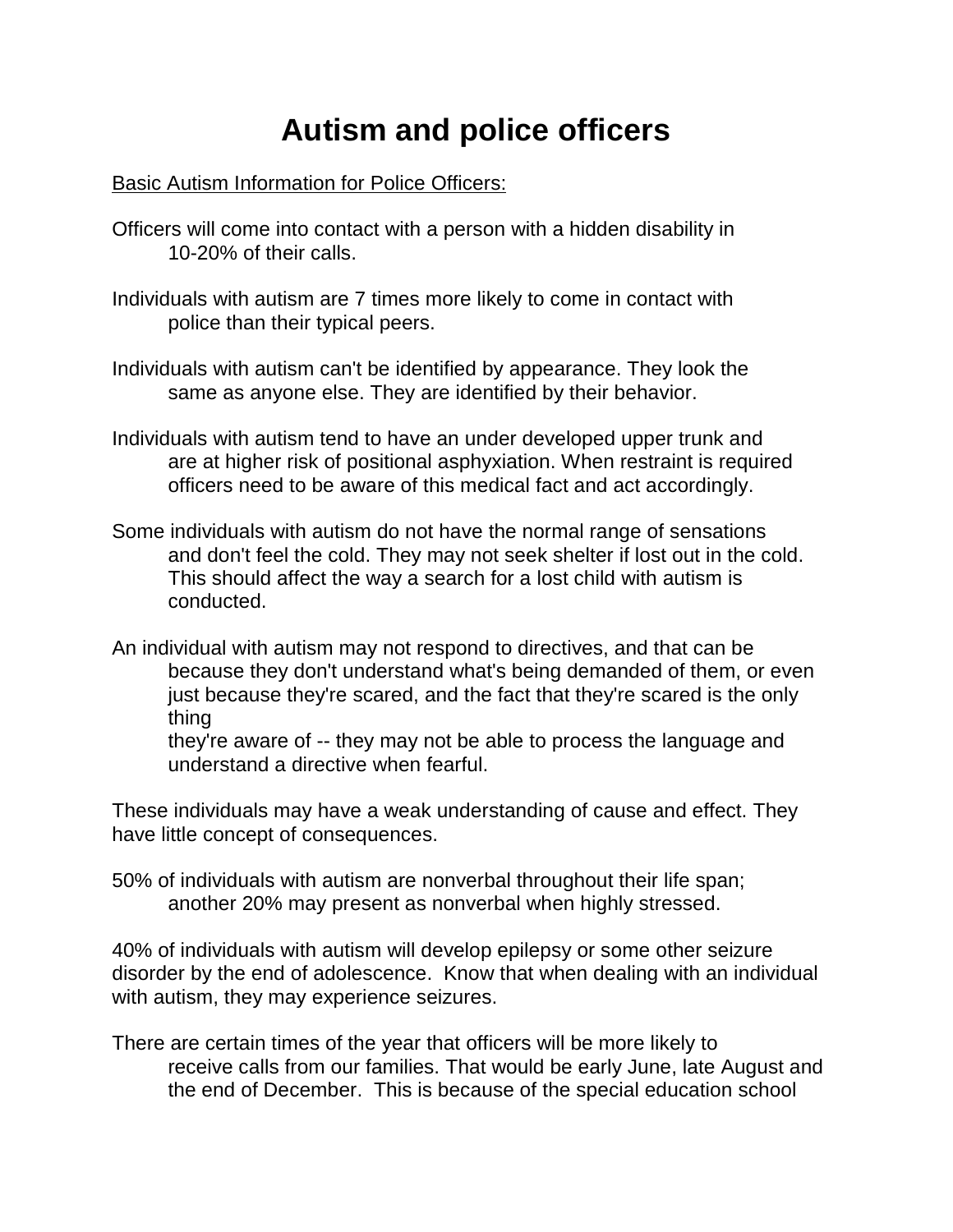calendar. These times are traditional breaks in programming, even in residential schools. Many residential schools CLOSE for breaks. Children who have been placed in residential settings do come home and the family may or may not be able to handle the situation. Some will have been placed due to behaviors that put themselves or others at risk. Another time is during summer camp season. There are new people, a new setting, and less structure. These kids thrive on routine. Any change in routine can cause behaviors to erupt.

Individuals with autism are strongly attracted to water. Drowning is a leading cause of death among children and adults with autism. Officers should check area pools, ponds and streams when looking for a lost child. Hoses, irrigation systems and fountains would also be very attractive to them.

## Identifying an individual with Autism

Officers may encounter Autism by one of its many other names. The differences are not important for officers. What is important is that they will be familiar enough to know that these are one form or another of Autism:

Autism

ASD - Autism Spectrum Disorder

Aspergers Syndrome and/or NVLD (Nonverbal Learning Disorder)

PDD - Pervasive Developmental Delay

PDD NOS - Pervasive Developmental Delay Not Otherwise Specified.

ID methods. Families use any number of ways to help children be identified.

Medic Alert Bracelets are one way but often individuals with autism won't wear the jewelry because they are sensory defensive.

Families will thread the ID into a shoe lace, into a belt or as a zipper pull. It may possibly be a necklace.

Some families put a business card into a small case and put it in a pocket of their children's clothing.

ID tags are sewn or stamped into the back of collars.

On vacation or in large crowd settings many of our families create temporary tattoos with the child's name and their cell phone numbers and place it on the upper shoulder.